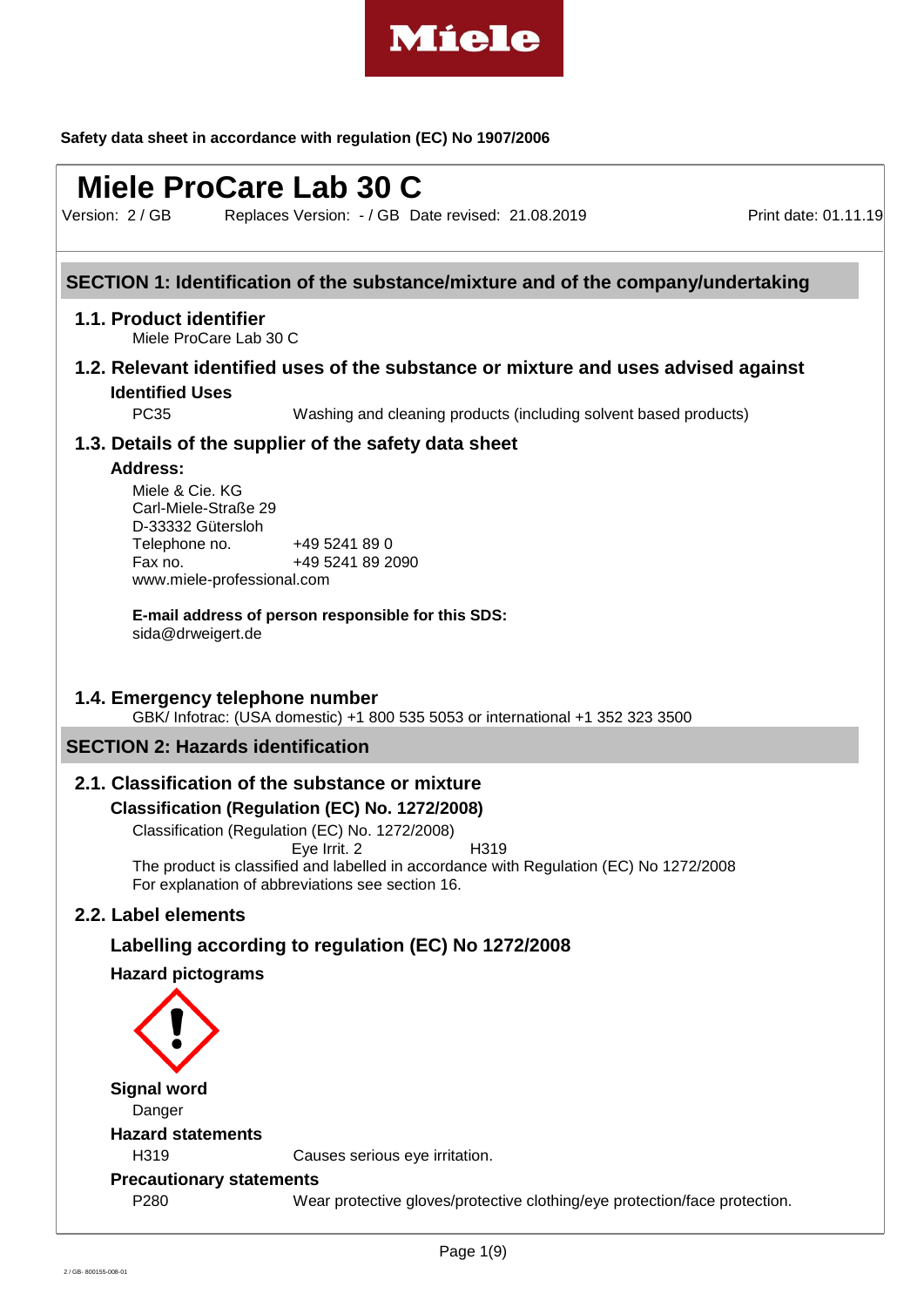

# **Miele ProCare Lab 30 C**

Replaces Version: - / GB Date revised: 21.08.2019 Print date: 01.11.19 Version: 2 / GB

| P305+P351+P338 | IF IN EYES: Rinse cautiously with water for several minutes. Remove contact |
|----------------|-----------------------------------------------------------------------------|
|                | lenses, if present and easy to do. Continue rinsing.                        |
| P337+P313      | If eye irritation persists: Get medical advice/attention.                   |
|                | Dispose only when container is empty and closed. For disposal of product    |
|                | residues, refer to Safety Data Sheet.                                       |

#### **2.3. Other hazards**

No special hazards have to be mentioned.

# **SECTION 3: Composition/information on ingredients**

#### **3.2. Mixtures**

#### **Hazardous ingredients**

| citric acid                                    |                  |    |                  |    |   |
|------------------------------------------------|------------------|----|------------------|----|---|
| CAS No.                                        | 77-92-9          |    |                  |    |   |
| EINECS no.                                     | 201-069-1        |    |                  |    |   |
| Registration no.                               | 01-2119457026-42 |    |                  |    |   |
| Concentration                                  | $>=$             | 25 | $\epsilon$       | 50 | % |
| Classification (Regulation (EC) No. 1272/2008) |                  |    |                  |    |   |
|                                                | Eye Irrit. 2     |    | H <sub>319</sub> |    |   |
|                                                |                  |    |                  |    |   |

#### **Other information**

Complete text of hazard statements in chapter 16

# **SECTION 4: First aid measures**

#### **4.1. Description of first aid measures**

#### **General information**

Remove contaminated, soaked clothing immediately and dispose of safely.

#### **After inhalation**

Ensure supply of fresh air. In the event of symptoms take medical treatment.

# **After skin contact**

After contact with skin, wash immediately with plenty of water. Consult a doctor if skin irritation persists.

#### **After eye contact**

In case of contact with the eyes, rinse immediately for at least 15 minutes with plenty of water. In case of irritation consult an oculist.

#### **After ingestion**

Rinse mouth thoroughly with water.

#### **Adhere to personal protective measures when giving first aid**

First aider: Pay attention to self-protection!

- **4.2. Most important symptoms and effects, both acute and delayed**
	- Until now no symptoms known so far.
- **4.3. Indication of any immediate medical attention and special treatment needed Hints for the physician / hazards**

In the case of swallowing with subsequent vomiting, aspiration of the lungs can occur which can lead to chemical pneumonia or asphyxiation.

#### **SECTION 5: Firefighting measures**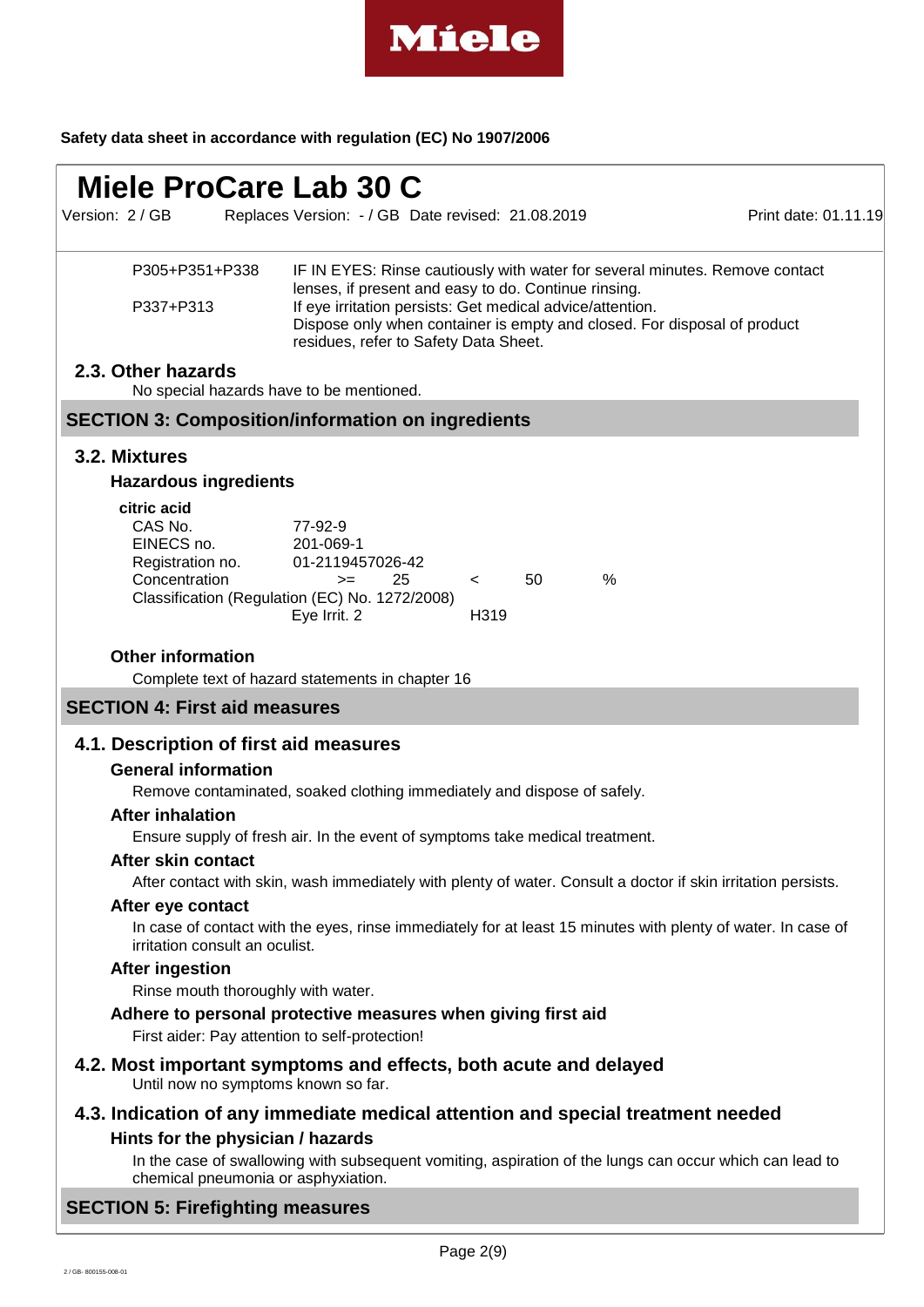

# **Miele ProCare Lab 30 C**

Replaces Version: - / GB Date revised: 21.08.2019 Print date: 01.11.19 Version: 2 / GB

# **5.1. Extinguishing media**

#### **Suitable extinguishing media**

Product itself is non-combustible; adapt fire extinguishing measures to surrounding areas.

#### **Non suitable extinguishing media**

Full water jet

## **5.2. Special hazards arising from the substance or mixture**

In case of combustion evolution of dangerous gases possible.

# **5.3. Advice for firefighters**

#### **Special protective equipment for fire-fighting**

Do not inhale explosion and/or combustion gases. In case of combustion use a suitable breathing apparatus.

## **Other information**

Collect contaminated fire-fighting water separately, must not be discharged into the drains. Fire residues and contaminated fire-fighting water must be disposed of in accordance with the local regulations.

#### **SECTION 6: Accidental release measures**

#### **6.1. Personal precautions, protective equipment and emergency procedures**

Avoid contact with skin, eyes and clothing. Refer to protective measures listed in Sections 7 and 8.

#### **6.2. Environmental precautions**

Do not discharge into the drains/surface waters/groundwater.

#### **6.3. Methods and material for containment and cleaning up**

Pick up with absorbent material. Dispose of absorbed material in accordance with the regulations.

#### **6.4. Reference to other sections**

Refer to protective measures listed in Sections 7 and 8.

#### **SECTION 7: Handling and storage**

### **7.1. Precautions for safe handling**

#### **Advice on safe handling**

Avoid formation of aerosols. Observe the usual precautions for handling chemicals. Keep container tightly closed.

#### **Advice on protection against fire and explosion**

The product is not combustible.

#### **7.2. Conditions for safe storage, including any incompatibilities**

#### **Recommended storage temperature**

Value > -3 < 30 °C

## **Requirements for storage rooms and vessels**

Keep in original packaging, tightly closed. Storage rooms must be properly ventilated. Containers which are opened must be carefully resealed and kept upright to prevent leakage.

#### **Storage classes**

Storage class according to TRGS 510 12 Non-combustible liquids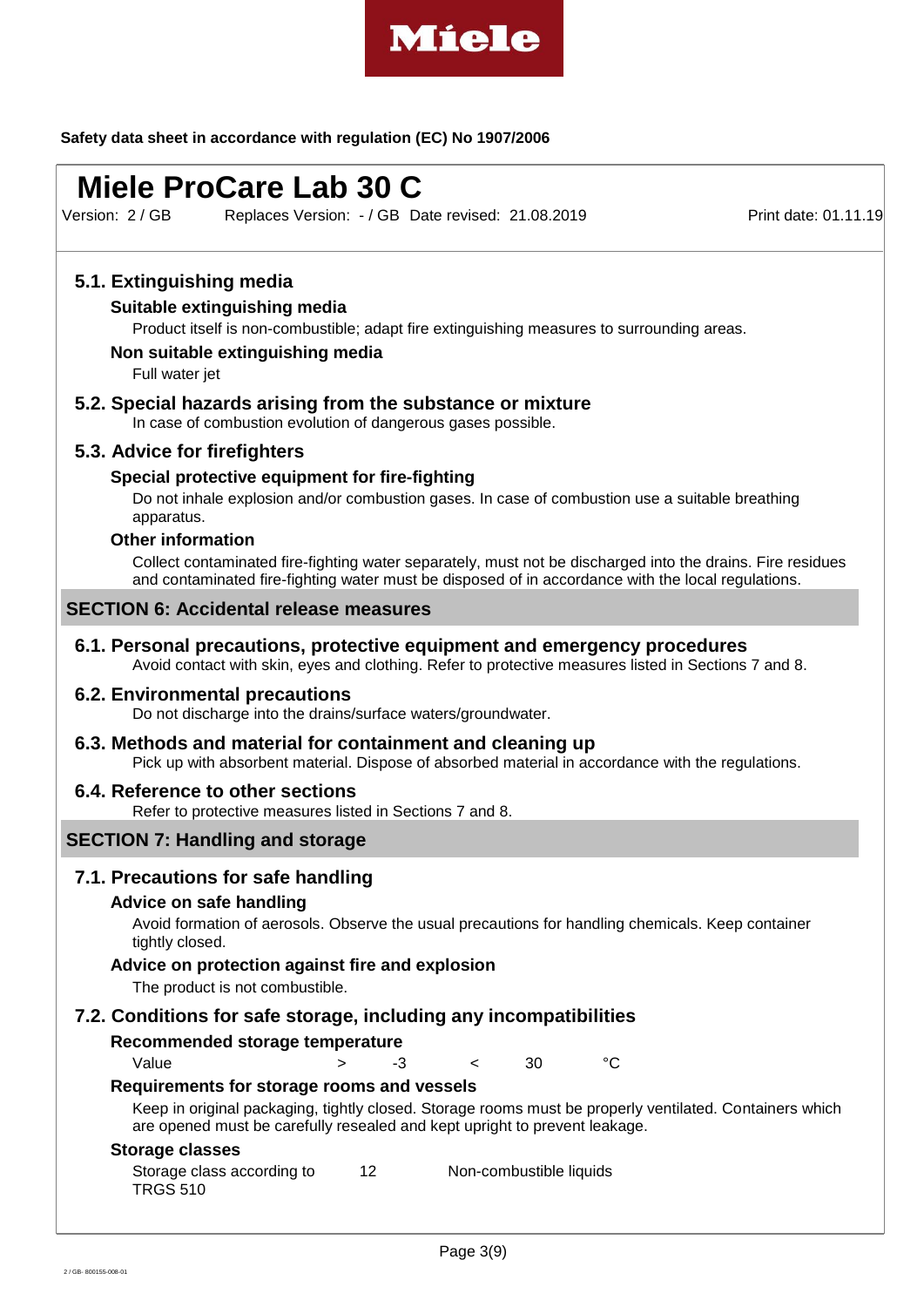

# **Miele ProCare Lab 30 C**

Version: 2 / GB

Replaces Version: - / GB Date revised: 21.08.2019 Print date: 01.11.19

# **7.3. Specific end use(s)**

no data

### **SECTION 8: Exposure controls/personal protection**

#### **8.1. Control parameters**

#### **Other information**

There are not known any further control parameters.

#### **8.2. Exposure controls**

#### **General protective and hygiene measures**

Hold eye wash fountain available. Do not inhale gases/vapours/aerosols. Avoid contact with skin and eyes. Do not eat, drink or smoke during work time. Wash hands before breaks and after work.

#### **Respiratory protection**

Not necessary, but do not inhale vapours. If workplace limits are exceeded, a respiratory protection approved for this particular job must be worn.

### **Hand protection**

| Chemical resistant gloves                |                        |                         |     |  |  |
|------------------------------------------|------------------------|-------------------------|-----|--|--|
| Use                                      | Permanent hand contact |                         |     |  |  |
| Appropriate Material                     | neoprene               |                         |     |  |  |
| Material thickness                       | $=$                    | 0.65                    | mm  |  |  |
| Breakthrough time                        | $\geq$                 | 480                     | min |  |  |
| Appropriate Material                     | nitrile                |                         |     |  |  |
| Material thickness                       | >=                     | 0,4                     | mm  |  |  |
| Breakthrough time                        | ⋗                      | 480                     | min |  |  |
| Appropriate Material                     | butyl                  |                         |     |  |  |
| Material thickness                       | $=$                    | 0,7                     | mm  |  |  |
| Breakthrough time                        | ⋗                      | 480                     | min |  |  |
| Use                                      |                        | Short-term hand contact |     |  |  |
| Appropriate Material                     | nitrile                |                         |     |  |  |
| <b>Material thickness</b>                | $=$                    | 0.11                    | mm  |  |  |
| Hand protection must comply with EN 374. |                        |                         |     |  |  |

#### **Eye protection**

Safety glasses with side protection shield; Eye protection must comply with EN 166.

#### **Body protection**

Clothing as usual in the chemical industry.

#### **SECTION 9: Physical and chemical properties**

#### **9.1. Information on basic physical and chemical properties**

| Form                   | liquid                  |  |  |  |
|------------------------|-------------------------|--|--|--|
| <b>Colour</b>          | colourless to yellowish |  |  |  |
| Odour                  | characteristic          |  |  |  |
| <b>Odour threshold</b> |                         |  |  |  |
| Remarks                | not determined          |  |  |  |
| pH value               |                         |  |  |  |
| Value<br>Temperature   | 1,2<br>appr.<br>∘∩      |  |  |  |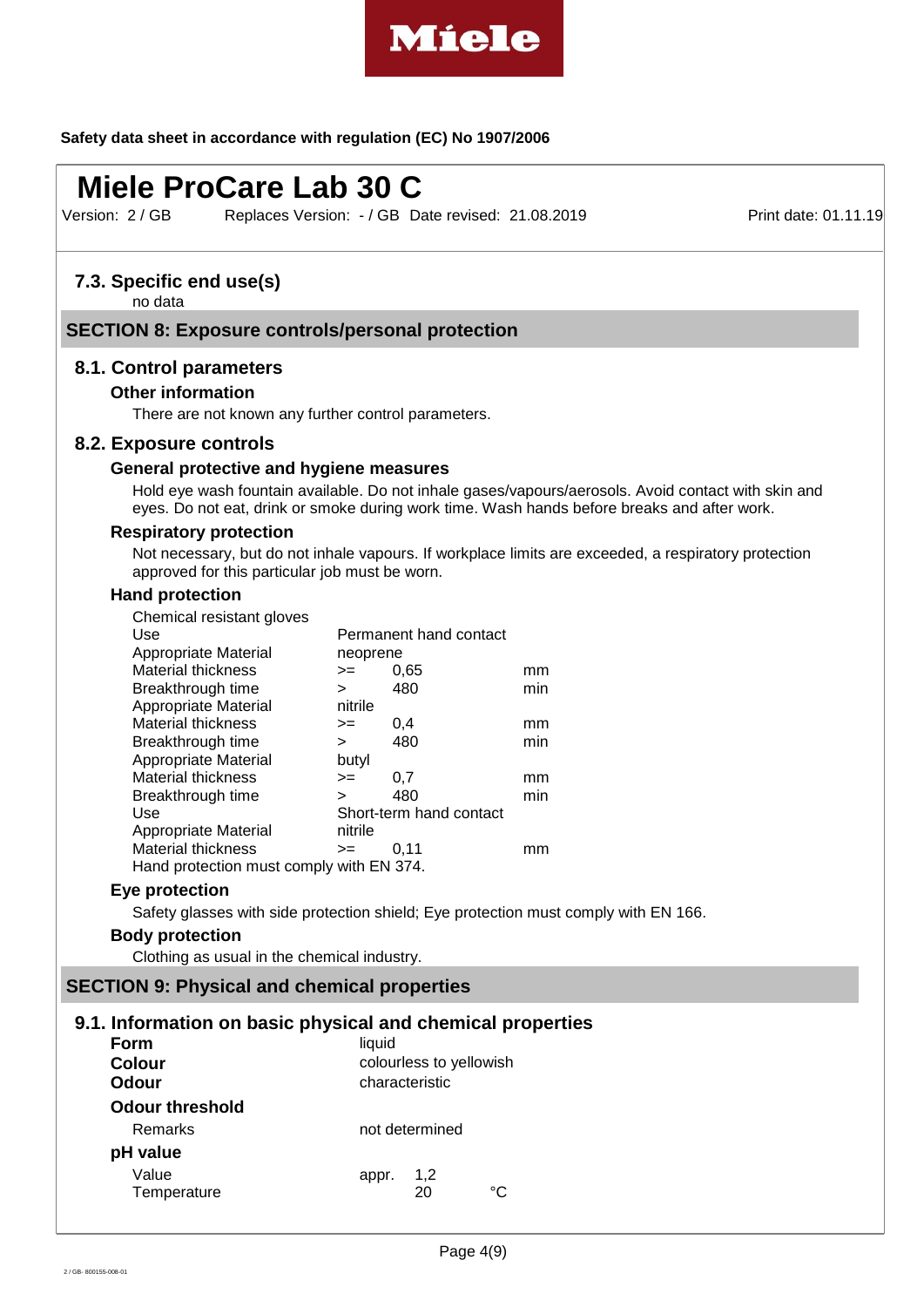

# **Miele ProCare Lab 30 C**

Replaces Version: - / GB Date revised: 21.08.2019 Print date: 01.11.19 Version: 2 / GB

| <b>Melting point</b>                         |       |                             |             |                   |
|----------------------------------------------|-------|-----------------------------|-------------|-------------------|
| Remarks                                      |       | not determined              |             |                   |
| <b>Freezing point</b>                        |       |                             |             |                   |
| <b>Remarks</b>                               |       | not determined              |             |                   |
| Initial boiling point and boiling range      |       |                             |             |                   |
| Remarks                                      |       | not determined              |             |                   |
| <b>Flash point</b>                           |       |                             |             |                   |
| Remarks                                      |       | Not applicable              |             |                   |
| Evaporation rate (ether $= 1$ ) :            |       |                             |             |                   |
| Remarks                                      |       | not determined              |             |                   |
| <b>Flammability (solid, gas)</b>             |       |                             |             |                   |
| evaluation                                   |       | Not applicable              |             |                   |
| Upper/lower flammability or explosive limits |       |                             |             |                   |
| Remarks                                      |       | Not applicable              |             |                   |
| Vapour pressure                              |       |                             |             |                   |
| Remarks                                      |       | not determined              |             |                   |
| <b>Vapour density</b>                        |       |                             |             |                   |
| Remarks                                      |       | not determined              |             |                   |
| <b>Density</b>                               |       |                             |             |                   |
| Value                                        |       | 1,17                        |             | g/cm <sup>3</sup> |
| Temperature                                  |       | 20                          | $^{\circ}C$ |                   |
| Solubility in water                          |       |                             |             |                   |
| Remarks                                      |       | miscible in all proportions |             |                   |
| Solubility(ies)                              |       |                             |             |                   |
| Remarks                                      |       | not determined              |             |                   |
| Partition coefficient: n-octanol/water       |       |                             |             |                   |
| Remarks                                      |       | not determined              |             |                   |
| Ignition temperature                         |       |                             |             |                   |
| Remarks                                      |       | Not applicable              |             |                   |
| <b>Decomposition temperature</b>             |       |                             |             |                   |
| Remarks                                      |       | not determined              |             |                   |
| <b>Viscosity</b>                             |       |                             |             |                   |
| dynamic                                      |       |                             |             |                   |
| Value                                        | $\,<$ | 10                          |             | mPa.s             |
| Temperature                                  |       | 20                          | $^{\circ}C$ |                   |
| <b>Explosive properties</b>                  |       |                             |             |                   |
| evaluation                                   | no    |                             |             |                   |
| <b>Oxidising properties</b>                  |       |                             |             |                   |
| evaluation                                   |       | None known                  |             |                   |
| 9.2. Other information                       |       |                             |             |                   |
| <b>Other information</b>                     |       |                             |             |                   |
| None known                                   |       |                             |             |                   |
|                                              |       |                             |             |                   |
|                                              |       |                             |             |                   |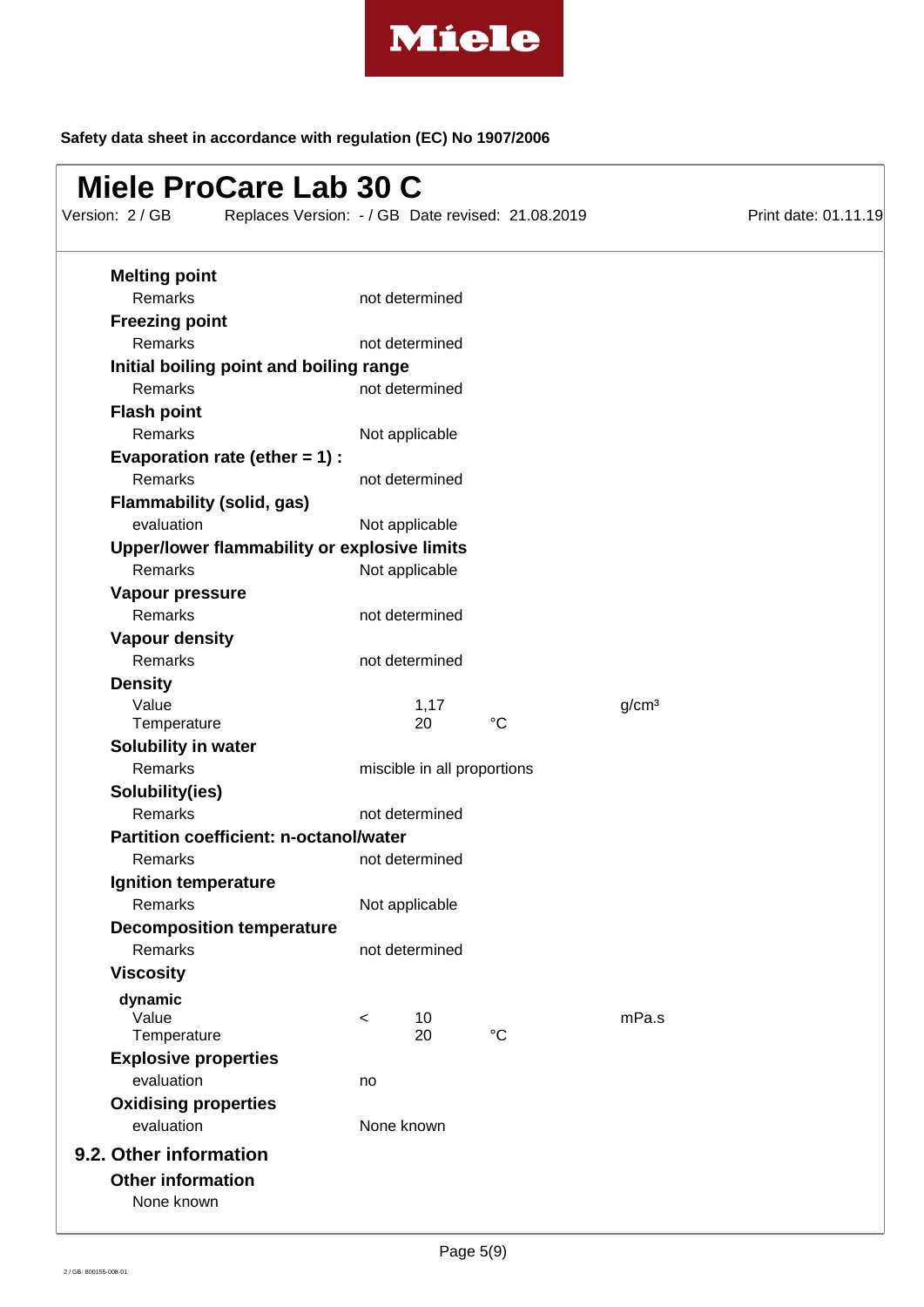

# **Miele ProCare Lab 30 C**

Replaces Version: - / GB Date revised: 21.08.2019 Print date: 01.11.19 Version: 2 / GB

| <b>SECTION 10: Stability and reactivity</b>                                                              |                                                                   |       |                                                                   |  |  |
|----------------------------------------------------------------------------------------------------------|-------------------------------------------------------------------|-------|-------------------------------------------------------------------|--|--|
| 10.1. Reactivity<br>No hazardous reactions when stored and handled according to prescribed instructions. |                                                                   |       |                                                                   |  |  |
| 10.2. Chemical stability<br>No hazardous reactions known.                                                |                                                                   |       |                                                                   |  |  |
| 10.3. Possibility of hazardous reactions<br>No hazardous reactions known.                                |                                                                   |       |                                                                   |  |  |
| 10.4. Conditions to avoid<br>No hazardous reactions known.                                               |                                                                   |       |                                                                   |  |  |
| 10.5. Incompatible materials<br>Reactions with alkalies.                                                 |                                                                   |       |                                                                   |  |  |
| 10.6. Hazardous decomposition products<br>Irritant gases/vapours                                         |                                                                   |       |                                                                   |  |  |
| <b>SECTION 11: Toxicological information</b>                                                             |                                                                   |       |                                                                   |  |  |
| 11.1. Information on toxicological effects                                                               |                                                                   |       |                                                                   |  |  |
| <b>Acute oral toxicity</b>                                                                               |                                                                   |       |                                                                   |  |  |
| Remarks                                                                                                  |                                                                   |       | Based on available data, the classification criteria are not met. |  |  |
| <b>Acute oral toxicity (Components)</b>                                                                  |                                                                   |       |                                                                   |  |  |
| citric acid                                                                                              |                                                                   |       |                                                                   |  |  |
| Species<br>LD50                                                                                          | rat                                                               | 11700 | mg/kg                                                             |  |  |
| citric acid<br>Species<br>LD50                                                                           | mouse                                                             | 5040  | mg/kg                                                             |  |  |
| <b>Acute dermal toxicity</b>                                                                             |                                                                   |       |                                                                   |  |  |
| Remarks                                                                                                  |                                                                   |       | Based on available data, the classification criteria are not met. |  |  |
| <b>Acute inhalational toxicity</b>                                                                       |                                                                   |       |                                                                   |  |  |
| Remarks                                                                                                  |                                                                   |       | Based on available data, the classification criteria are not met. |  |  |
| <b>Skin corrosion/irritation</b>                                                                         |                                                                   |       |                                                                   |  |  |
| Remarks                                                                                                  | Based on available data, the classification criteria are not met. |       |                                                                   |  |  |
| Serious eye damage/irritation                                                                            |                                                                   |       |                                                                   |  |  |
| evaluation                                                                                               | irritant                                                          |       |                                                                   |  |  |
| Remarks                                                                                                  | The classification criteria are met.                              |       |                                                                   |  |  |
| <b>Sensitization</b>                                                                                     |                                                                   |       |                                                                   |  |  |
| Remarks                                                                                                  |                                                                   |       | Based on available data, the classification criteria are not met. |  |  |
| Subacute, subchronic, chronic toxicity                                                                   |                                                                   |       |                                                                   |  |  |
| Remarks                                                                                                  |                                                                   |       | Based on available data, the classification criteria are not met. |  |  |
| <b>Mutagenicity</b>                                                                                      |                                                                   |       |                                                                   |  |  |
| Remarks                                                                                                  |                                                                   |       | Based on available data, the classification criteria are not met. |  |  |
| <b>Reproductive toxicity</b>                                                                             |                                                                   |       |                                                                   |  |  |
| Remarks                                                                                                  |                                                                   |       | Based on available data, the classification criteria are not met. |  |  |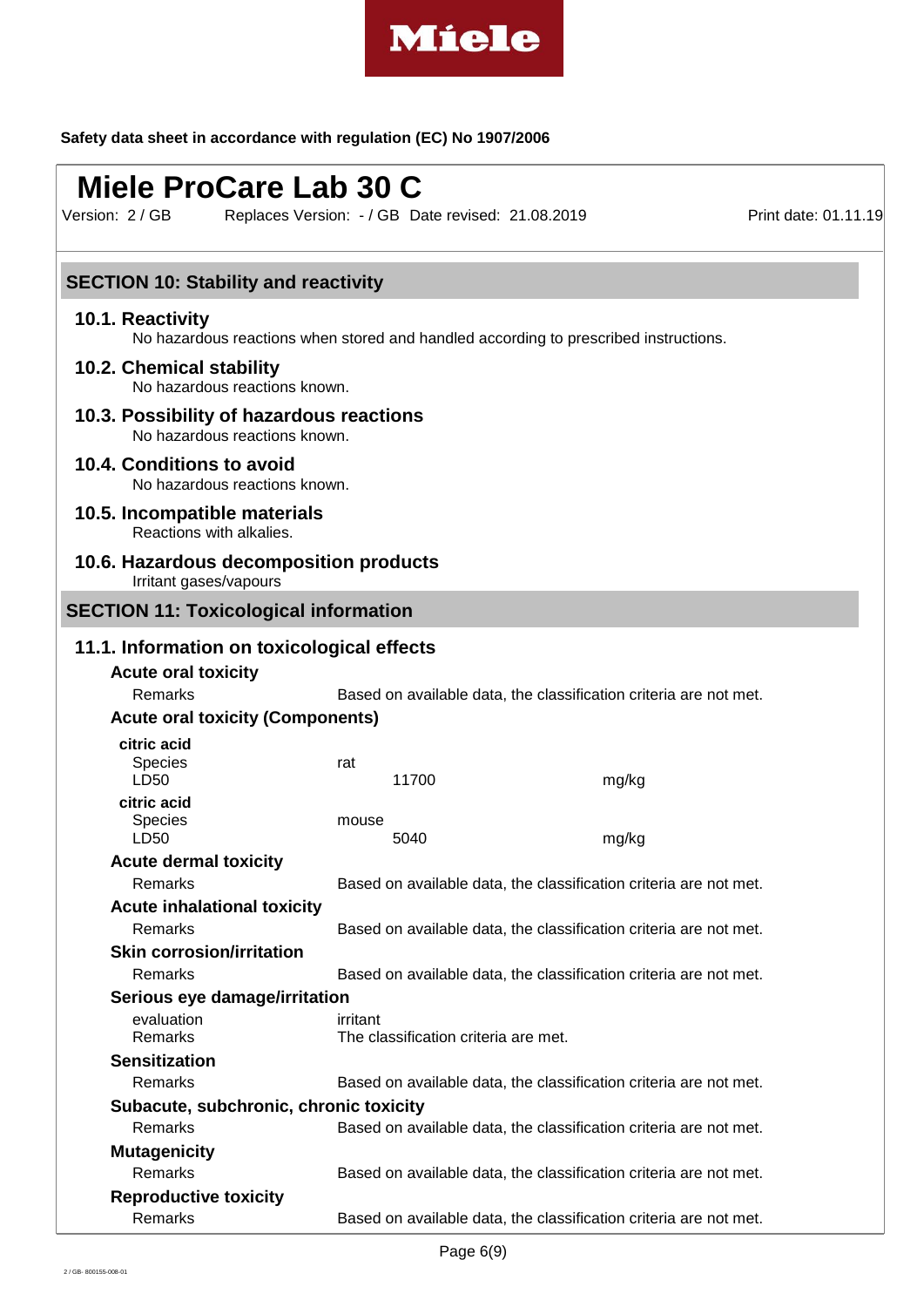

| Miele ProCare Lab 30 C<br>Version: 2 / GB                                                           | Replaces Version: - / GB Date revised: 21.08.2019                                                                                                             | Print date: 01.11.19 |
|-----------------------------------------------------------------------------------------------------|---------------------------------------------------------------------------------------------------------------------------------------------------------------|----------------------|
| Carcinogenicity<br>Remarks<br><b>Specific Target Organ Toxicity (STOT)</b>                          | Based on available data, the classification criteria are not met.                                                                                             |                      |
| <b>Single exposure</b><br>Remarks                                                                   | Based on available data, the classification criteria are not met.                                                                                             |                      |
| <b>Repeated exposure</b><br>Remarks                                                                 | Based on available data, the classification criteria are not met.                                                                                             |                      |
| <b>Aspiration hazard</b>                                                                            | Based on available data, the classification criteria are not met.                                                                                             |                      |
| <b>Experience in practice</b><br><b>Other information</b>                                           | Inhalation may lead to irritation of the respiratory tract.<br>There is no data available on the product apart from the information given in this subsection. |                      |
| <b>SECTION 12: Ecological information</b>                                                           |                                                                                                                                                               |                      |
| 12.1. Toxicity<br><b>General information</b><br>not determined<br><b>Fish toxicity (Components)</b> |                                                                                                                                                               |                      |
| citric acid<br><b>Species</b><br><b>LC50</b><br>Duration of exposure                                | golden orfe (Leuciscus idus)<br>440<br>706<br>mg/l<br>to<br>96<br>h                                                                                           |                      |
| <b>Daphnia toxicity (Components)</b><br>citric acid                                                 |                                                                                                                                                               |                      |
| <b>Species</b><br>EC <sub>50</sub><br>Duration of exposure                                          | Daphnia magna<br>120<br>mg/l<br>72<br>h                                                                                                                       |                      |
| 12.2. Persistence and degradability                                                                 |                                                                                                                                                               |                      |
| <b>General information</b><br>not determined                                                        |                                                                                                                                                               |                      |
| <b>Ready degradability (Components)</b><br>citric acid                                              |                                                                                                                                                               |                      |
| Remarks                                                                                             | The product is biodegradable.                                                                                                                                 |                      |
| 12.3. Bioaccumulative potential                                                                     |                                                                                                                                                               |                      |
| <b>General information</b><br>not determined                                                        |                                                                                                                                                               |                      |
| <b>Partition coefficient: n-octanol/water</b>                                                       |                                                                                                                                                               |                      |
| Remarks                                                                                             | not determined                                                                                                                                                |                      |
| 12.4. Mobility in soil<br><b>General information</b><br>not determined                              |                                                                                                                                                               |                      |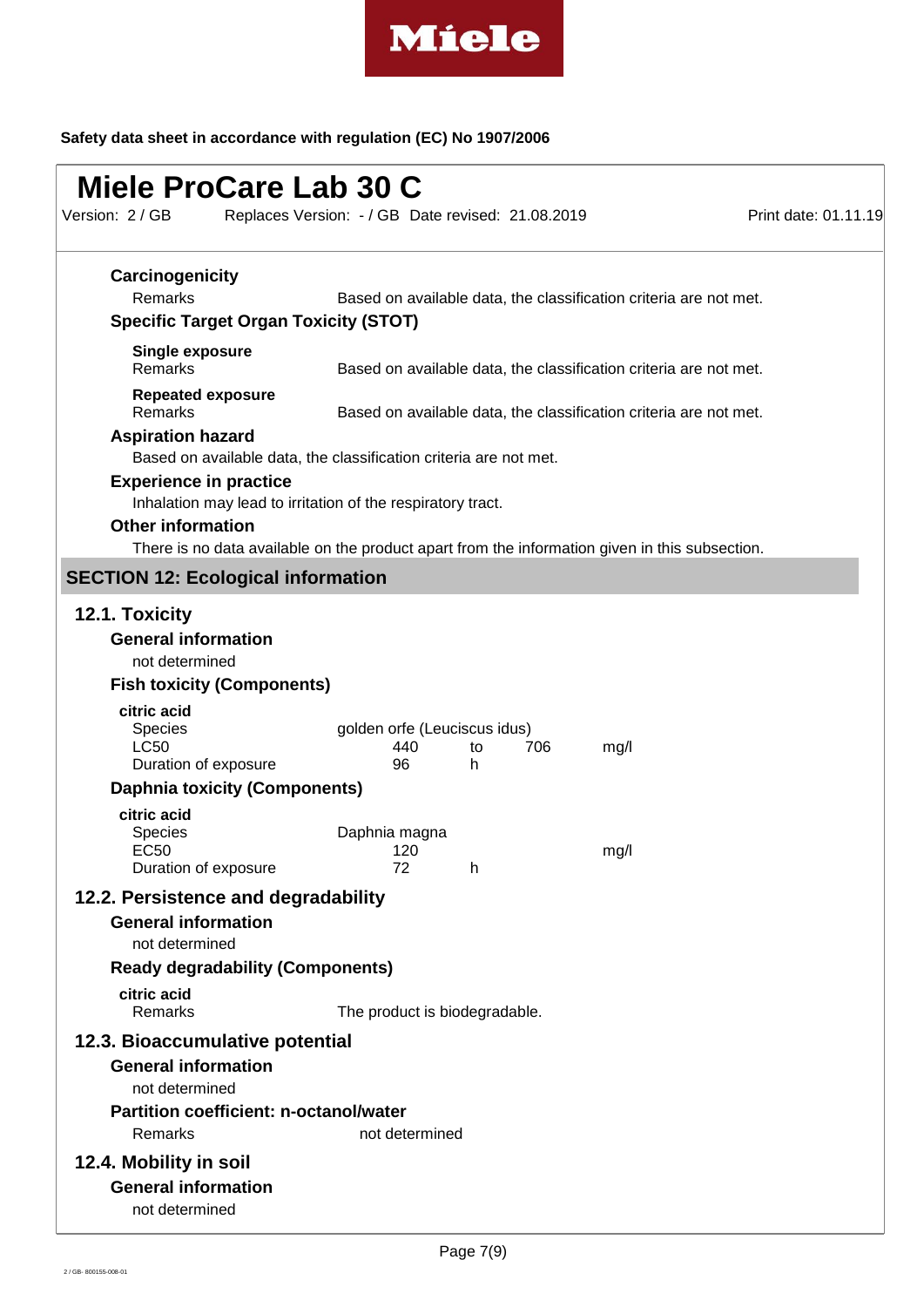

# **Miele ProCare Lab 30 C**

Replaces Version: - / GB Date revised: 21.08.2019 Print date: 01.11.19 Version: 2 / GB

# **12.5. Results of PBT and vPvB assessment**

**Evaluation of persistance and bioaccumulation potential**

The product contains no PBT or vPvB substances.

#### **12.6. Other adverse effects**

#### **General information**

not determined

#### **General information / ecology**

Do not allow to enter soil, waterways or waste water canal. Avoid release into the atmosphere.

#### **SECTION 13: Disposal considerations**

#### **13.1. Waste treatment methods**

#### **Disposal recommendations for the product**

Allocation of a waste code number, according to the European Waste Catalogue (EWC), should be carried out in agreement with the regional waste disposal company.

# **Disposal recommendations for packaging**

Packaging that cannot be cleaned should be disposed off in agreement with the regional waste disposal company.

# **SECTION 14: Transport information**

|                 | <b>Land transport ADR/RID</b> | <b>Marine transport</b><br><b>IMDG/GGVSee</b>                                 | <b>Air transport ICAO/IATA</b>                                                |
|-----------------|-------------------------------|-------------------------------------------------------------------------------|-------------------------------------------------------------------------------|
| 14.1. UN number | Non-dangerous goods           | The product does not constitute a<br>hazardous substance in sea<br>transport. | The product does not constitute a<br>hazardous substance in air<br>transport. |

### **Information for all modes of transport**

**14.6. Special precautions for user**

See Sections 6 to 8

#### **Other information**

**14.7. Transport in bulk according to Annex II of Marpol and the IBC Code** Not applicable

#### **SECTION 15: Regulatory information**

# **15.1. Safety, health and environmental regulations/legislation specific for the substance or mixture**

**VOC**

VOC (EU) 0 % 0 g/l

### **Other information**

The product does not contain substances of very high concern (SVHC).

#### **15.2. Chemical safety assessment**

For this preparation a chemical safety assessment has not been carried out.

# **SECTION 16: Other information**